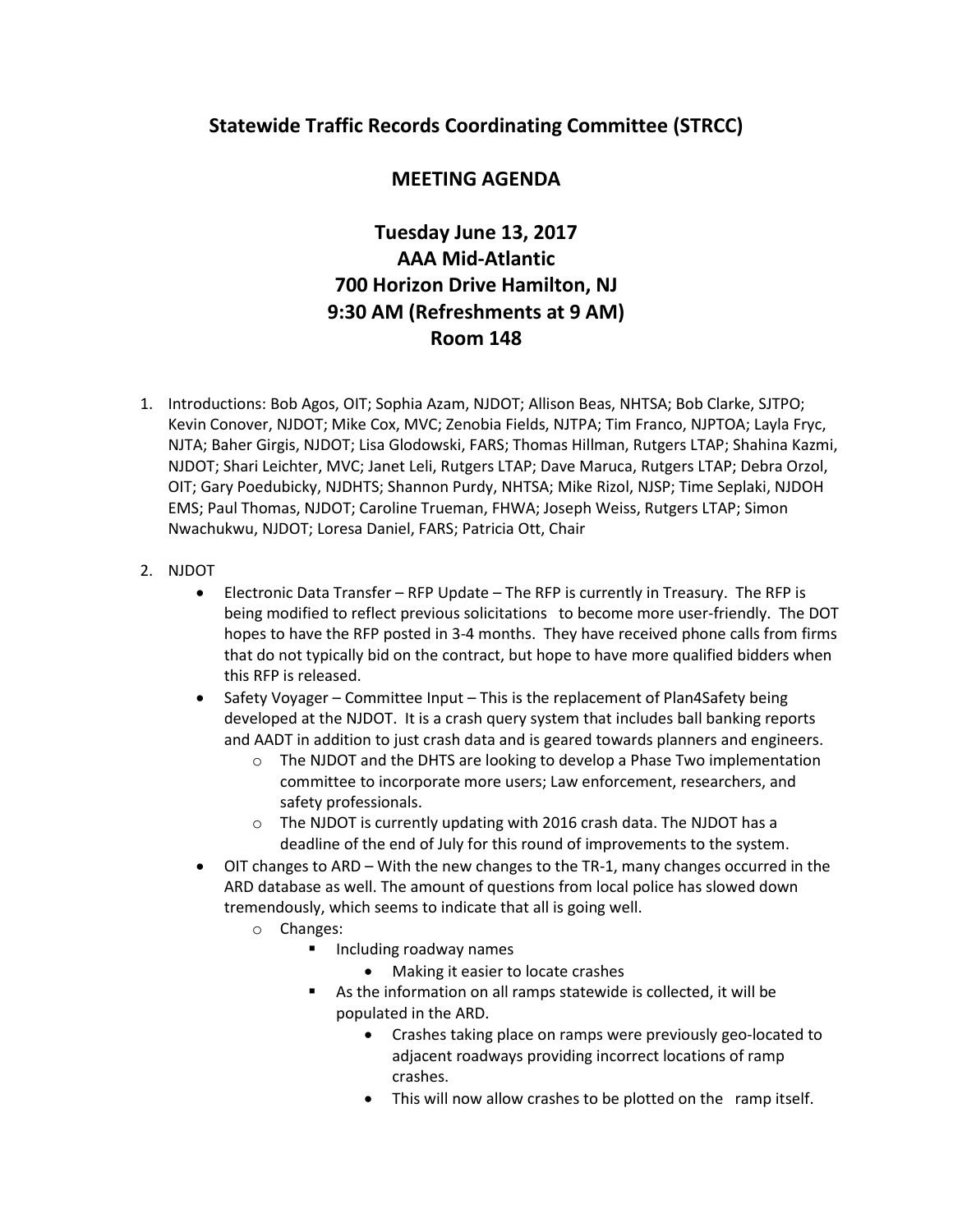- $\circ$  OIT has not received any additional applications for electronic transfer since the implementation and has not had any additional vendor inquiries regarding the new NJTR-1 form.
- Crash Data for MIRE and letter to the counties/municipalities. Letter was sent out to counties, municipalities, and MPOs on how the DOT will be conducting MIRE data collection.
	- o MIRE All states are responsible to capture Model Inventory of Roadway Elements (MIRE).
- MIRE highlights the fundamental elements that should be captured by every state for the USDOT to be able to create similar comparisons to other states. – NJDOT is developing a proposal to be June  $30<sup>th</sup>$  to the FHWA on the following:
	- $\circ$  A detailed list of strategies to how to collect the missing data; what data already exists and who possesses it, etc. to minimize duplication of efforts.
	- $\circ$  The NJTPA has already gone through the list and provided the DOT the data they have in their database which includes the County information.
	- $\circ$  It is the intent of the NJDOT to begin collecting MIRE elements on the county and local roadways with the assistance of the MPOs to meet the 2026 deadline set by the FHWA.
- Goals for MIRE No discussion.
- Insurance Threshold NJDOT Research had Cambridge Systematics conduct a study to determine if there is a cost savings to move the crash reporting threshold from \$500 to \$1000 or \$1500.
	- o The Study found that there was not much cost savings by increasing the insurance threshold.
	- o The NJDOT proposed to have a NJ University study the effects of changing the crash reporting threshold specifically for NJ which was intended to be a two year-long study
		- The STRCC adopted not pursue this at this time.
	- $\circ$  Discussion focused on what would be accomplished by increasing the threshold:
		- **Police will still have to respond to calls**
		- **Will there be a significant loss of crash data?**
		- **•** Reliance on subjective reasoning from police to determine damage value
		- **EXECR** Crashes will not be reported for MVC and Insurance purposes.
- Crash Records QA/QC Subcommittee Traffic records assessment has been completed and suggestions have been made to the STRCC on how to improve the quality of the data.
	- o This topic has been postponed until the next meeting.

 $\bullet$ 

- Outreach to Police Departments on missing Crash Reports DOT requested suggestions from the Committee on how to get more timely submissions of police reports:
	- o Distribute a form letter to each of the departments' Chief as a friendly reminder to submit;
	- o Query the ARD for those departments that are the worst offenders and send a letter to the Chief;